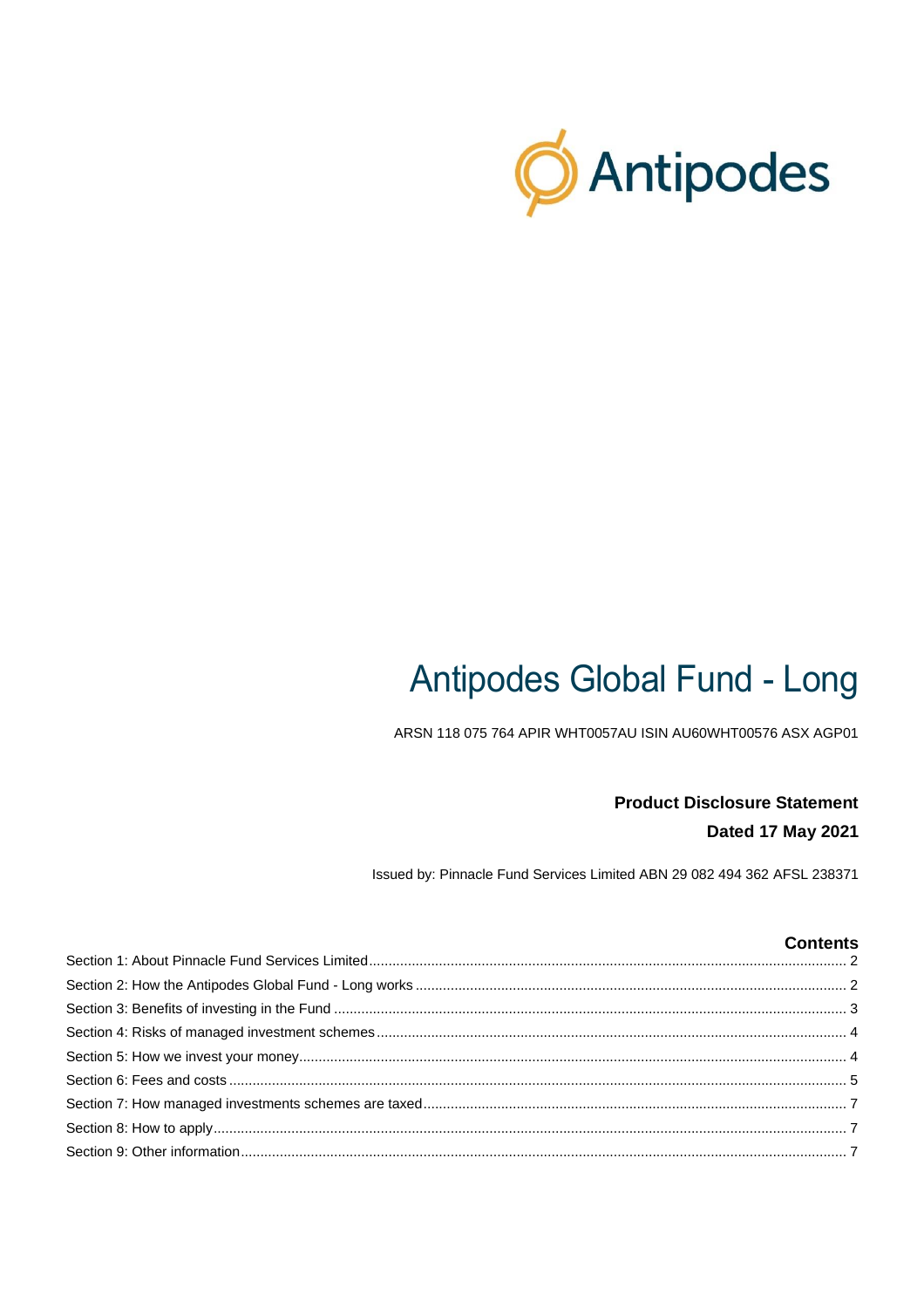#### **Important information**

This Product Disclosure Statement ('PDS') provides a summary of significant information you need to make a decision about the Antipodes Global Fund - Long ARSN 118 075 764 ('Fund'). The PDS should be considered before making a decision to invest in the Fund. It includes references to other important information which is in the Additional Information to the PDS and forms part of this PDS. You can access these documents at www.antipodespartners.com or call 1300 010 311 for a copy.

The information in the PDS is general information only. To the extent the information in the PDS constitutes financial product advice, such advice is general advice only and has been prepared without taking into account your objectives, personal financial situation or needs. Before investing, you should consider the appropriateness of the advice in light of your own objectives, financial situation and needs, and consider obtaining financial advice tailored to your personal circumstances. You should also read the PDS before making any decision about whether to acquire units. The investment offered in the PDS is available only to persons receiving the PDS (electronically or in hard copy) within Australia and New Zealand. Units in the Fund may not be offered or sold within the US, or sold to, or for the account or benefit of, any 'US Persons' (as defined in Regulation S of the US Securities Act 1933, as amended).

All monetary amounts referred to in the PDS and the Additional Information to the PDS are given in Australian dollars and all phone/fax numbers are to phone/fax numbers in Australia (unless otherwise stated). All calculation examples shown are rounded to the nearest whole dollar.

A reference to a 'Business Day' is a reference to a day which is not a Saturday, Sunday or public holiday in Victoria or New South Wales, Australia.

#### **Updated information**

The information in the PDS may change over time. The Responsible Entity may update this information where this does not involve a material adverse change and make it available to you, where permitted by law, via www.antipodespartners.com. You can also obtain updated information by contacting us on 1300 010 311. A paper copy of any updated information is available free on request. by making an application to acquire a unit, you agree to receive certain communications and disclosures in relation the Fund and units in digital form. You should read the important information set out in the 'Additional Information to the PDS' located at www.antipodespartners.com. The material in the Additional Information to the PDS may change between the time when you read the PDS and the day when you sign the Application Form.

# <span id="page-1-0"></span>**Section 1: About Pinnacle Fund Services Limited**

## **Pinnacle Fund Services Limited**

Pinnacle Fund Services Limited ABN 29 082 494 362 AFSL 238371 is the responsible entity ('Responsible Entity', 'we', 'our', 'us') of the Antipodes Global Fund - Long ARSN 118 075 764 ('Fund').

Pinnacle Fund Services Limited is wholly owned by Pinnacle Investment Management Limited ABN 66 109 659 109 AFSL 322140 ('Pinnacle'). Pinnacle supports the development of high-quality investment management businesses and is the distributor of the Fund.

We have appointed Antipodes Partners Limited ABN 29 602 042 035 AFSL 481580 ('Antipodes' or 'Investment Manager') as the investment manager of the Fund.

Neither the Responsible Entity nor Antipodes guarantees the performance of the Fund or the return of capital or income. Your investment in the Fund is subject to investment risk. This could involve delays in repayment and loss of income or the principal invested.

## **Antipodes Partners Limited**

Antipodes is a global asset manager offering a pragmatic value approach across long only and long-short strategies. It aspires to grow client wealth over the long-term by generating absolute returns in excess of the benchmark at below market levels of risk. Antipodes seeks to take advantage of the market's tendency for irrational extrapolation, identify investments that offer a high margin of safety and build high conviction portfolios with a capital preservation focus. Antipodes is majority owned by its seasoned investment team and its performance culture is underpinned by sensible incentives, a focused offering and the outsourcing of non-investment functions to maximise focus on investing.

# <span id="page-1-1"></span>**Section 2: How the Antipodes Global Fund - Long works**

| How does<br>the Fund<br>operate?           | The Fund is a registered managed investment scheme. When you invest in the Fund, your money will be pooled<br>with that of other investors and you will be issued 'units'. Each unit held in the Fund gives the unit holder a<br>beneficial interest in the Fund as a whole, but not in any particular asset of the Fund. Holding units in the Fund<br>does not give a unit holder the right to participate in the management or operation of the Fund. Each unit in the<br>Fund offered or issued under this PDS is of equal value and identical rights (as between units of the same class)<br>are attached to all such units. |                                            |  |
|--------------------------------------------|----------------------------------------------------------------------------------------------------------------------------------------------------------------------------------------------------------------------------------------------------------------------------------------------------------------------------------------------------------------------------------------------------------------------------------------------------------------------------------------------------------------------------------------------------------------------------------------------------------------------------------|--------------------------------------------|--|
|                                            | We are required by the Corporations Act to treat all unitholders within a class of units equally and unitholders in<br>different classes fairly. We will keep a record of the number of units you have bought.                                                                                                                                                                                                                                                                                                                                                                                                                   |                                            |  |
| <b>Applications</b>                        | You can increase your investment at any time by buying more units in the Fund. When you make an investment<br>in the Fund, your units will be allocated to you based on the entry price for the Business Day your application is<br>processed.                                                                                                                                                                                                                                                                                                                                                                                   |                                            |  |
| <b>Minimum</b><br>investments <sup>1</sup> | Minimum initial investment<br>Minimum additional investment amount<br>Minimum withdrawal amount<br>Minimum investment balance                                                                                                                                                                                                                                                                                                                                                                                                                                                                                                    | \$25,000<br>\$5,000<br>\$5,000<br>\$25,000 |  |
| Withdrawal                                 | You can decrease your investment at any time by withdrawing your units in the Fund. When you withdraw, your<br>units will be redeemed based on the exit price for the Business Day on which your withdrawal request is<br>processed. Direct withdrawal requests can be made daily, and must be received by the Fund Administrator,<br>Citigroup Pty Limited ('Citi'), prior to 12pm (Sydney time) on a Business Day. Withdrawal requests received after<br>that time, or on a non-Business Day, will be treated as being received on the next Business Day. Electronic                                                           |                                            |  |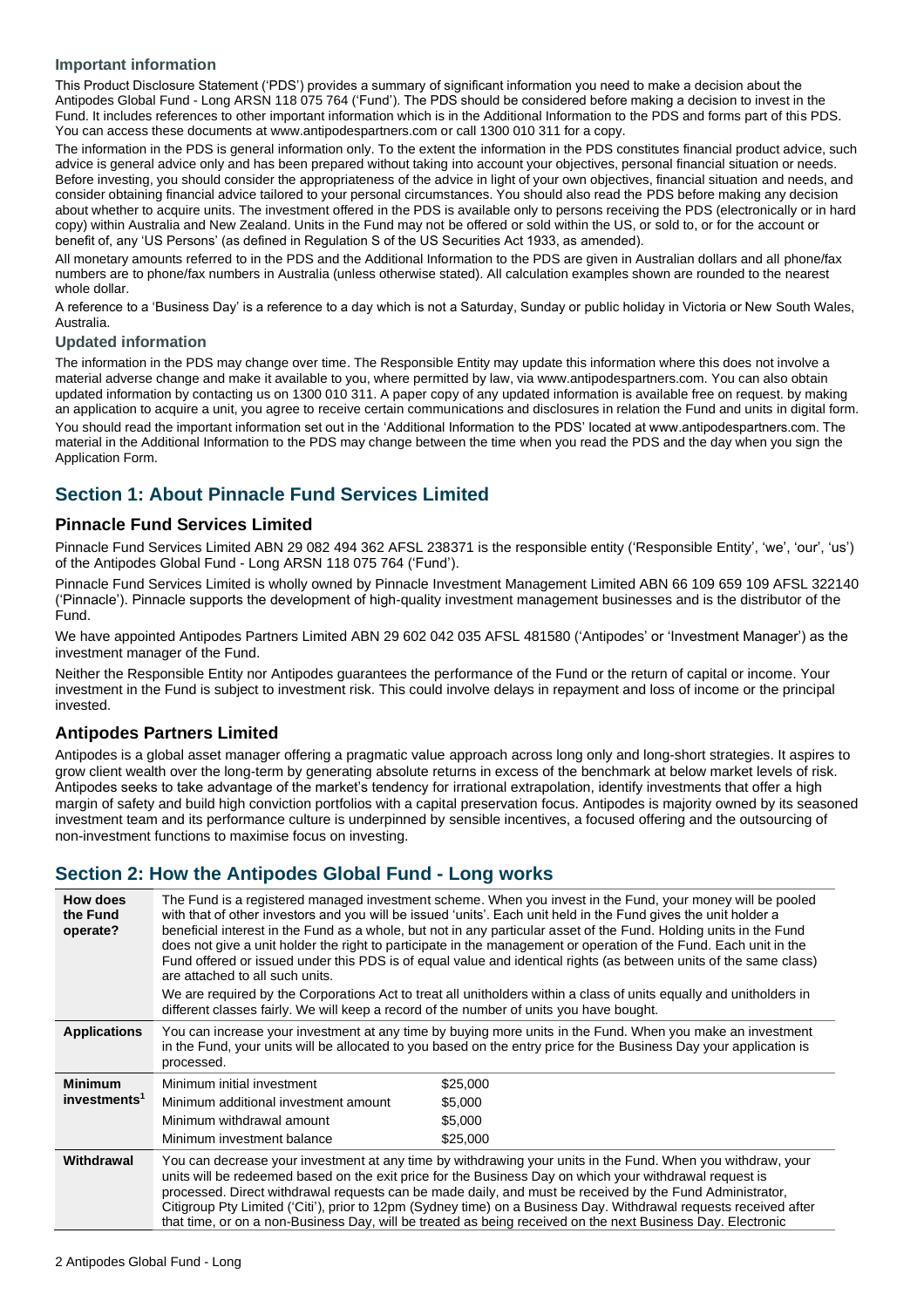|                               | transfer of the redemption proceeds can take up to 7 Business Days, however it will often be completed in a<br>shorter period of time.                                                                                                                                                                                                                                                                                                                                                                                                                |
|-------------------------------|-------------------------------------------------------------------------------------------------------------------------------------------------------------------------------------------------------------------------------------------------------------------------------------------------------------------------------------------------------------------------------------------------------------------------------------------------------------------------------------------------------------------------------------------------------|
|                               | There is a minimum withdrawal amount of \$5,000. If your withdrawal request would result in your investment<br>balance being less than \$25,000, we may treat your withdrawal request as being for your entire investment. We<br>will provide investors with advance notice of any compulsory redemption. The minimum balance does not apply to<br>investments through an IDPS.                                                                                                                                                                       |
| <b>Access to</b><br>funds     | Extreme market conditions can cause difficulties or delays to the Fund being able to sell its assets or requiring it<br>to freeze withdrawals. These circumstances could result in it taking a period of time before you are able to<br>withdraw your investment, or for it taking longer than usual for you to receive your withdrawal proceeds. We will<br>not satisfy a withdrawal request if the Fund becomes illiquid (as defined under the Corporations Act 2001<br>('Corporations Act')). In certain circumstances we may suspend withdrawals. |
| <b>Unit price</b>             | The entry price is calculated by taking the net asset value of the Fund apportioned to the Class P units and<br>adding to it an amount which reflects the estimated cost of acquiring the Fund's assets (subject to the<br>Responsible Entity's discretion to reduce or waive such costs) and dividing the net figure by the number of Class<br>P units on issue in the Fund.                                                                                                                                                                         |
|                               | The exit price of the Fund is calculated by taking the net asset value of the Fund apportioned to the Class P units<br>and subtracting from it an amount which reflects the estimated cost of selling the Fund's assets (subject to the<br>Responsible Entity's discretion to reduce or waive such costs) and dividing the net figure by the number of Class<br>P units on issue in the Fund.                                                                                                                                                         |
|                               | Current unit prices for the Fund are available on www.antipodespartners.com or by contacting us on 1300 010<br>311 or invest@antipodespartners.com.                                                                                                                                                                                                                                                                                                                                                                                                   |
| <b>NAV</b>                    | The Net Asset Value or 'NAV' of the Fund apportioned to the Class P units is calculated by deducting the value of<br>the fees, charges, expenses and other liabilities from the value of the gross assets attributable to the Class P<br>units in the Fund.                                                                                                                                                                                                                                                                                           |
|                               | Current NAV per unit of the Fund is available on www.antipodespartners.com or by contacting us on 1300 010<br>311 or invest@antipodespartners.com.                                                                                                                                                                                                                                                                                                                                                                                                    |
| <b>Unit pricing</b><br>policy | The Responsible Entity complies with ASIC Class Order 13/655 as it relates to unit pricing requirements and has<br>adopted a compliant policy for unit pricing discretions it uses in relation to the Fund ('Unit Pricing Policy').<br>Additional documents may be prepared for this purpose from time to time.                                                                                                                                                                                                                                       |
| <b>Distributions</b>          | Distributions are payable annually as at 30 June subject to the Fund having sufficient distributable income. The<br>net distributable income of the Fund is allocated to unitholders on a per-unit basis according to the number of<br>units held in the Fund at the end of the distribution period. Distributable income is calculated annually and is<br>generally sent to unitholders within one month of the last day of the distribution period.                                                                                                 |
|                               | A distribution reduces the Fund's net asset value and is therefore reflected in the Fund's unit price.                                                                                                                                                                                                                                                                                                                                                                                                                                                |
|                               | The Fund's distributable income<br>apportioned to units<br>Your distribution =<br>The number of units you hold<br>х                                                                                                                                                                                                                                                                                                                                                                                                                                   |
|                               | Total number of units on issue                                                                                                                                                                                                                                                                                                                                                                                                                                                                                                                        |
|                               | Distributions will be reinvested for additional units in the Fund unless otherwise instructed.                                                                                                                                                                                                                                                                                                                                                                                                                                                        |
| <b>Indirect</b><br>investors  | Investors and prospective investors may access the Fund indirectly. This PDS has been authorised for use by<br>operators through an Investor Directed Portfolio Service ('IDPS') or master trust. Indirect investors should not<br>complete the Application Form. The rights of indirect investors are set out in the disclosure document for the<br>IDPS or master trust. If you are investing through an IDPS or a master trust, enquiries should be made directly to<br>the IDPS operator or the trustee of the master trust.                      |
| mFund<br>investors            | The Fund has been admitted to the mFund Settlement Services ('mFund'), the managed fund settlement service<br>operated by the ASX. mFund allows you to settle or pay the application price and be paid the redemption price,<br>based on the net asset value of the Fund. Your unitholding will be CHESS sponsored by your broker and<br>identified through your individual Holder Identification Number (HIN). mFund investors may apply for or redeem<br>units in the Fund via their broker. See www.mfund.com.au for additional information.       |
| 1.                            | Or less at the discretion of the Responsible Entity. Minimum investments do not apply to IDPS investments; see your IDPS provider.                                                                                                                                                                                                                                                                                                                                                                                                                    |
|                               | $\sqrt{a}$ You should read the important information about 'How the Fund works' before making a decision. Co to 'Additional Information to                                                                                                                                                                                                                                                                                                                                                                                                            |

You should read the important information about 'How the Fund works' before making a decision. Go to 'Additional Information to the PDS' located at www.antipodespartners.com. The material relating to 'How the Fund Works' may change between the time when you read this PDS and the day when you sign the Application Form.

# <span id="page-2-0"></span>**Section 3: Benefits of investing in the Fund**

The Fund typically invests in a select number of attractively valued companies listed on global share markets (usually a minimum of 30 holdings). The Fund may also use exchange traded derivatives to achieve long equity exposure. In the absence of finding individual securities that meet Antipodes' investment criteria, cash may be held. The Fund aims to provide income and some capital growth over the long-term.

## **Significant features and benefits**

**Access to investment opportunities** | A pooled investment allows access to a diverse range of global companies that would not normally be accessible to individual retail investors.

**Professional management** | Antipodes' well-resourced and experienced team manages the Fund using a disciplined investment approach aimed at delivering attractive long-term returns.

**Alignment of interests** | Antipodes is majority owned by its investment team with a performance culture underpinned by sensible incentives, a concentrated strategy offering and the outsourcing of non-investment functions to maximise long-term alignment with investors in the Fund.

**Robust investment process** | Application of Antipodes' comprehensive and integrated investment approach and process.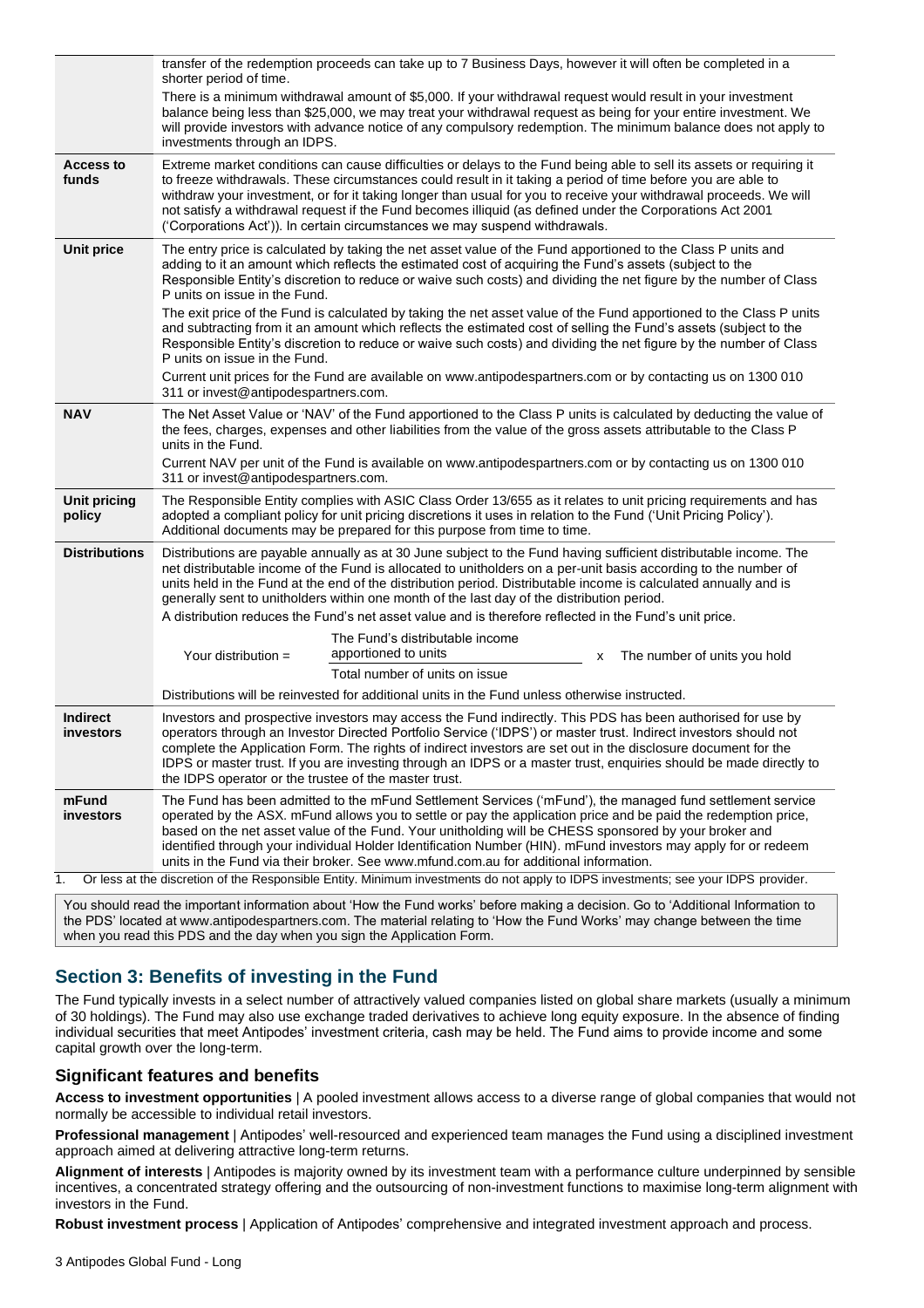# <span id="page-3-0"></span>**Section 4: Risks of managed investment schemes**

**All investments carry risk**. All managed investment schemes carry different types of risk which can have varying impacts on returns. Due to uncertainty in all investments, there can be no assurance that the Fund will achieve its investment objectives. The value of your units at any point in time may be worth less than your original investment even after taking into account the reinvestment of Fund distributions. Future returns may differ from past returns. Returns are not guaranteed, and you may lose some or all of your money. You need to consider the level of risk that you are comfortable with, taking into account factors such as your objectives, financial situation and needs.

Risks can be managed but cannot be completely eliminated. It is important to understand that:

- the value of your investment may go up and down;
- investment returns may vary, and future returns may be different from past returns;
- returns are not guaranteed and there is always the chance that you may lose money on any investment you make; and
- laws affecting your investment may change over time, which may impact the value and returns of your investment.

The significant risks for the Fund are:

**Counterparty risk** - There is a risk with external counterparty and service provider arrangements that the party to a contract defaults on, or fails to perform, its contractual obligations.

**Currency risk** - Investing in assets denominated in or primarily exposed to a currency other than the Fund's base currency may cause losses resulting from exchange rate fluctuations.

**Derivative risk** - The Fund may invest in derivatives as part of its investment strategy. A derivative is an instrument whose value is linked to the value of an underlying asset and can be a highly volatile investment instrument.

**Emerging market risk** - The securities of issuers located or doing substantial business in emerging market countries tend to be more volatile and less liquid than the securities of issuers located in countries with more mature economies, potentially making prompt liquidation at an attractive price difficult.

**Equity security risk** - The Fund primarily invests in equity securities issued by listed companies. The share price of a security can rise and fall as a consequence of many factors including, but not limited to, economic conditions, adverse investor sentiment, management performance, financial leverage, or factors that affect the company's industry.

**Foreign investment risk** - The Fund may invest in a range of international securities or foreign investment vehicles, and in companies that have exposure to a range of international economies and regulatory environments, which may impact the Fund's international investments.

**Income risk** - The Fund may make payments (regular or irregular) as distributions, depending on the income the Fund receives from underlying assets, which may fluctuate significantly in their market value.

**Investment strategy risk** - The success of the Fund depends upon the investment manager's ability to develop and implement investment processes and identify investment opportunities that achieve the investment objectives of the Fund.

**Investment structure risk** - There are risks associated with investing in the Fund, such as risks of the Fund's termination, changes to investment strategy or structure, changes to fees or expenses, or changes to the Fund's operating rules (such as payments or reinvestments of distributions, or additional investments).

**Liquidity risk** - Whilst the Fund is primarily exposed to traded assets traded on any Australian and International exchanges, and which are generally considered liquid, under extreme market conditions there is a risk that investments cannot be readily converted into cash or at an appropriate price.

**Market risk** - The Fund has exposure to different markets, such as fixed income, equity, or derivative markets, and is not expected to behave like a cash investment. The Fund may be materially affected by market, economic and political conditions globally.

**Regulatory risk** - The value of some investments may be adversely affected by changes in government policies, regulations and laws, including tax laws and laws affecting registered managed investment schemes.

**Unlisted security risk** - Unlisted securities can be less liquid or less transparent than listed securities.

**Withdrawal risk** - If we determine that this is in the best interests of all unit holders, we may suspend or delay withdrawals and these payments make take longer than the typical timeframe.

You should read the important information about 'Risks of Managed Investment Schemes' before making a decision. Go to 'Additional Information to the PDS' located at www.antipodespartners.com. The material relating to 'Risks of Managed Investment Schemes' may change between the time when you read this PDS and the day when you sign the Application Form.

## <span id="page-3-1"></span>**Section 5: How we invest your money**

**WARNING**: When it comes to choosing to invest in the Fund, you should consider the likely investment return, the risks and your investment timeframe.

| Investment objective <sup>1</sup>                    | The Fund aims to outperform the Benchmark over the investment cycle (typically 3-5 years).                                                                                                                                                                                               |  |
|------------------------------------------------------|------------------------------------------------------------------------------------------------------------------------------------------------------------------------------------------------------------------------------------------------------------------------------------------|--|
| <b>Benchmark</b>                                     | MSCI All Country World Net Index in AUD                                                                                                                                                                                                                                                  |  |
| <b>Suggested Minimum</b><br><b>Investment Period</b> | 5 years                                                                                                                                                                                                                                                                                  |  |
| <b>Risk Profile</b>                                  | High. The Fund is willing to take high risk in search of greater returns, and investors are comfortable with<br>volatility and with the high risk of negative returns, with the potential to produce higher returns over the long<br>term. Investors aim to invest over a longer period. |  |
| <b>Portfolio allocation</b>                          | Investment Range <sup>2</sup><br><b>Asset Class</b><br>Global equities <sup>3</sup><br>$75\% - 100\%$<br>Cash<br>$0\% - 25\%$                                                                                                                                                            |  |
| Investment quidelines                                | The Fund has a maximum single stock limit of 7.0% of the Fund's NAV.                                                                                                                                                                                                                     |  |

4 Antipodes Global Fund - Long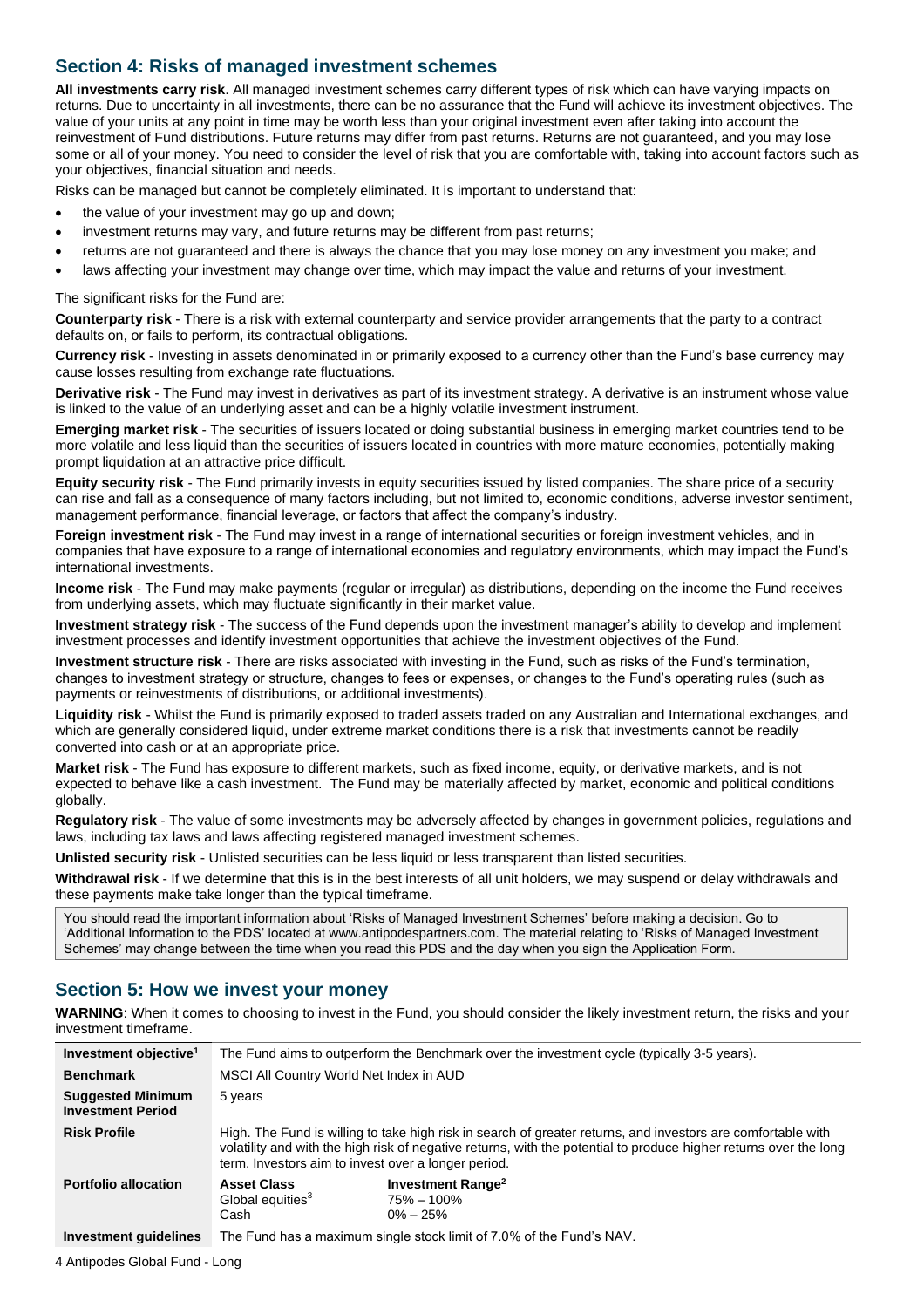|                                                                                                                                                   | The top 10 positions will typically account for 25% to 35% of the portfolio and the top 30 positions 60% to<br>$80\%$ .<br>The Fund is also permitted to also hold fixed income and debt securities, bullion, and other physical<br>commodities.                                                                                                                                                                                                                                             |  |
|---------------------------------------------------------------------------------------------------------------------------------------------------|----------------------------------------------------------------------------------------------------------------------------------------------------------------------------------------------------------------------------------------------------------------------------------------------------------------------------------------------------------------------------------------------------------------------------------------------------------------------------------------------|--|
| <b>Currency exposure</b>                                                                                                                          | Currency exposure will generally be unhedged and reflect the currency of the underlying securities.<br>However, where the Investment Manager believes there is a strong likelihood of a decline in an underlying<br>currency, currency derivatives, both over-the-counter and exchange traded, may be used to hedge currency<br>exposure of the Fund.                                                                                                                                        |  |
| Labour standards or<br>environmental, social<br>or ethical<br>considerations                                                                      | Antipodes applies environmental, social (including labour standards) and corporate governance ('ESG')<br>considerations when selecting, retaining or realising investments in the Fund. Antipodes retains the services<br>of external expert research providers to undertake some of the responsible investment research which is<br>combined with quantitative ESG benchmarking and a common sense, case by case qualitative approach to<br>assessing individual corporate ESG performance. |  |
| <b>Change to Fund detail</b>                                                                                                                      | We have the right to change the Fund's asset classes, asset allocation ranges and investment return<br>objectives without prior notice. We will inform investors of any material change to the Fund's details via<br>www.antipodespartners.com or as otherwise required by law.                                                                                                                                                                                                              |  |
| 1.                                                                                                                                                | The investment objective is expressed after the deduction of management fees, expense recoveries and taxation, i.e. the investment                                                                                                                                                                                                                                                                                                                                                           |  |
| objective is measured relative to the Fund's benchmark, after fees and costs and taxes are deducted from the Fund's performance. Refer to         |                                                                                                                                                                                                                                                                                                                                                                                                                                                                                              |  |
| Sections 6 and 7 for further information on fees and costs and taxation. The investment objective is not intended to be a forecast, it is only an |                                                                                                                                                                                                                                                                                                                                                                                                                                                                                              |  |
|                                                                                                                                                   |                                                                                                                                                                                                                                                                                                                                                                                                                                                                                              |  |

- indication of what the investment strategy aims to achieve over the medium to long term, assuming financial markets remain relatively stable during that time. The Fund may not achieve its investment objective and returns are not guaranteed.
- 2. The above ranges are indicative only. The Fund will be rebalanced within a reasonable period of time should the exposure move outside of the above ranges.
- 3. The Fund may also use derivatives to manage equity and currency exposures.

You should read the important information about 'How we invest your money' and 'How we keep you informed' before making a decision. Go to 'Additional Information to the PDS' located at www.antipodespartners.com. The material relating to 'How We Invest Your Money' may change between the time when you read this PDS and the day when you sign the Application Form.

# <span id="page-4-0"></span>**Section 6: Fees and costs**

#### **Consumer Advisory Warning**

#### **DID YOU KNOW?**

Small differences in both investment performance and fees and costs can have a substantial impact on your long-term returns. For example, total annual fees and costs of 2% of your fund balance rather than 1% could reduce your final return by up to 20% over a 30-year period (for example, reduce it from \$100,000 to \$80,000). You should consider whether features such as superior investment performance or the provision of better member services justify higher fees and costs. You may be able to negotiate to pay lower contribution fees and management costs where applicable. Ask the Fund (being the Responsible Entity) or your financial adviser.

#### **TO FIND OUT MORE**

If you would like to find out more or see the impact of the fees based on your own circumstances, the Australian Securities and Investments Commission ('ASIC') website (www.moneysmart.gov.au) has a managed funds fee calculator to help you check out different fee options.

## **What are the fees and costs of the Fund?**

This section shows fees and other costs that you may be charged. These fees and costs may be deducted from your account, from the returns on your investment or from the Fund assets as a whole. Taxes are set out in another part of this document. You should read all the information about fees and costs because it is important to understand their impact on your investment. You should use this information to compare this product with other simple managed investment schemes.

| Type of fee or cost <sup>1</sup>                                                                                                                     | <b>Amount</b>                                                                                                                                                                                                                                   | How and when paid                                                                                                                                                                                                                                                                                                                                                                                                     |  |
|------------------------------------------------------------------------------------------------------------------------------------------------------|-------------------------------------------------------------------------------------------------------------------------------------------------------------------------------------------------------------------------------------------------|-----------------------------------------------------------------------------------------------------------------------------------------------------------------------------------------------------------------------------------------------------------------------------------------------------------------------------------------------------------------------------------------------------------------------|--|
| Fees when your money moves in or out of the Fund <sup>1,2</sup>                                                                                      |                                                                                                                                                                                                                                                 |                                                                                                                                                                                                                                                                                                                                                                                                                       |  |
| <b>Establishment fee</b>                                                                                                                             | Nil                                                                                                                                                                                                                                             | Not applicable                                                                                                                                                                                                                                                                                                                                                                                                        |  |
| <b>Contribution fee</b>                                                                                                                              | Nil                                                                                                                                                                                                                                             | Not applicable                                                                                                                                                                                                                                                                                                                                                                                                        |  |
| <b>Withdrawal fee</b>                                                                                                                                | Nil                                                                                                                                                                                                                                             | Not applicable                                                                                                                                                                                                                                                                                                                                                                                                        |  |
| <b>Exit fee</b>                                                                                                                                      | Nil                                                                                                                                                                                                                                             | Not applicable                                                                                                                                                                                                                                                                                                                                                                                                        |  |
| Management costs <sup>1,3</sup>                                                                                                                      |                                                                                                                                                                                                                                                 |                                                                                                                                                                                                                                                                                                                                                                                                                       |  |
| The fees and costs for managing your<br>investment. Such fees and costs are<br>calculated in accordance with enhanced<br>fee disclosure regulations. | Management fee of 1.20%<br>p.a.<br>plus<br>Performance fee of 15% of<br>the difference in the Fund's<br>return (net of management<br>fees) relative to its<br>benchmark return <sup>4</sup><br>multiplied by the net asset<br>value of the Fund | <b>Management fee</b><br>The management fee is calculated on the net asset value of<br>the Fund. It is reflected in the daily unit price and quarterly in<br>arrears from the Fund.<br>Performance fee<br>The performance fee is calculated and accrued each<br>Business Day and is reflected in the daily unit price. The<br>performance fee is payable half-yearly as at 31 December<br>and 30 June, if applicable. |  |
|                                                                                                                                                      |                                                                                                                                                                                                                                                 |                                                                                                                                                                                                                                                                                                                                                                                                                       |  |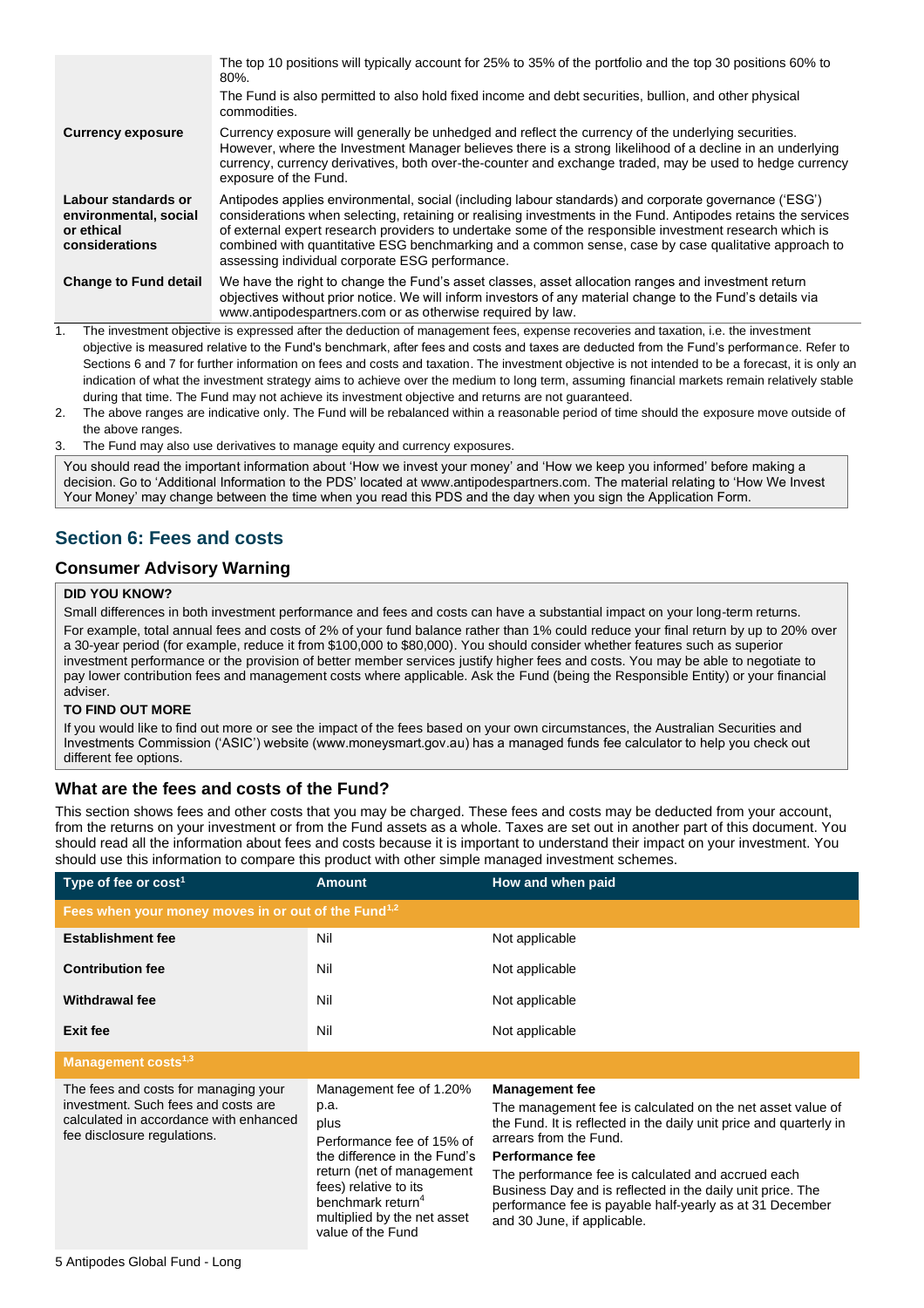| Type of fee or $cost1$      | <b>Amount</b>                                        | How and when paid                                                                                                                                                                                                                                                        |
|-----------------------------|------------------------------------------------------|--------------------------------------------------------------------------------------------------------------------------------------------------------------------------------------------------------------------------------------------------------------------------|
|                             | plus<br>Indirect costs <sup>5</sup> of 0.00%<br>p.a. | Indirect costs<br>The indirect costs calculated are based on the total costs<br>incurred by the Fund as a percentage of the Fund's NAV.<br>These are reflected in the daily unit price.<br>Extraordinary expenses are paid from the Fund assets as<br>and when incurred. |
| Service fees <sup>1,2</sup> |                                                      |                                                                                                                                                                                                                                                                          |
| <b>Switching fee</b>        | Nil                                                  | Not applicable                                                                                                                                                                                                                                                           |

- 1. Fees are inclusive of GST and net of any applicable Reduced Input Tax Credits ('RITC').
- 2. When money moves in or out of the Fund, you may incur a buy/sell spread which is included in the unit price of the Fund. Refer to 'Buy/Sell spread' below for more information.
- 3. The amount of this fee can be negotiated for certain investors such as wholesale clients (as defined in the Corporations Act), depending on factors such as the amount invested.
- 4. The Fund's benchmark is the MSCI All Country World Net Index in AUD. Refer to 'Performance fees' information below for further information.
- 5. Indirect costs refer to the costs of obtaining exposures through interposed vehicles or over-the-counter derivatives (excluding over-the counter derivatives used for hedging or risk management purposes) incurred by the Fund.

#### **Example of annual fees and costs for the Fund**

This table gives an example of how the fees and costs for the Fund can affect your investment over a one (1) year period. You should use this table to compare this product with other managed investment products.

| <b>Example of fee or cost</b>            | Amount                                                                                                                                                              | Balance of \$50,000 with a contribution of \$5,000 during the<br>year                                                                                                                                                                                                              |
|------------------------------------------|---------------------------------------------------------------------------------------------------------------------------------------------------------------------|------------------------------------------------------------------------------------------------------------------------------------------------------------------------------------------------------------------------------------------------------------------------------------|
| <b>Contribution fees</b><br><b>PLUS</b>  | Nil                                                                                                                                                                 | For every additional \$5,000 you put in, you will be charged \$0.                                                                                                                                                                                                                  |
| <b>Management costs</b><br><b>EQUALS</b> | 1.20% p.a., being management<br>fee of 1.20% p.a. plus estimated<br>performance fee of 0.00% <sup>1</sup> p.a.<br>plus estimated indirect costs of<br>$0.00\%$ p.a. | For every \$50,000 you have in the Fund you will be charged \$600<br>each year comprising a management fee of \$600 plus a<br>performance fee of \$0 plus indirect costs of \$0.                                                                                                   |
| <b>Cost of Fund</b>                      |                                                                                                                                                                     | If you had an investment of \$50,000 at the beginning of the year<br>and you put in an additional \$5,000 <sup>2</sup> during the year, you will be<br>charged a fee of \$600.<br>What it costs you will depend on the investment option you choose<br>and the fees you negotiate. |

1. The example includes a performance fee estimate of 0.00% which is the actual performance fee amount for the Fund for the previous financial year. However, the actual performance fee payable (if any) will depend on the performance of the Fund and the performance fee estimate provided may not be a reliable indicator of future performance fees of the Fund.

2. The example assumes management costs are calculated on a balance of \$50,000 with the \$5,000 contribution occurring at the end of the first year. Therefore, management costs are calculated using the \$50,000 balance only. Additional fees may apply, including a buy/sell spread (refer to further information below).

**WARNING:** Additional fees may be paid to a financial adviser or broker if one is consulted. You should contact your financial or your broker for information on the fees that may be payable to them.

Please note that this is just an example. In practice, your investment balance will vary, as will related management costs. Fee rebates may be individually negotiated with wholesale clients (as defined in the Corporations Act). Go to 'Additional Information to the PDS' located at www.antipodespartners.com for further information about negotiable fees.

We have the right to increase the fees or to charge fees not currently levied up to the maximum limits set out in the Fund constitution without your consent. If we choose to exercise this right, we will provide you with 30 days prior written notice.

## **Buy/sell spread**

The buy/sell spread is an additional cost but, as it is included in the unit price of the Fund, it is not charged to you separately. The buy/sell spread is the difference between the entry price and the exit price of the units in the Fund. The buy/sell spread is determined by the Responsible Entity to take into account the costs incurred when buying and selling the underlying securities in the Fund such as brokerage and stamp duty (if applicable). As at the date of this PDS, the estimated buy/sell spread added on buying or deducted on selling is +0.30%/-0.30% of the unit price. For example, assuming the Fund's unit price is \$1, an application of \$50,000 in the Fund will cost the investor \$150 and a withdrawal of \$50,000 from the Fund will cost the investor \$150.

From time to time, we may vary the buy/sell spread. Any revised spread will be applied uniformly to transacting investors while that spread applies.

You should read the important information about 'Fees and costs' before making a decision. Go to 'Additional Information to the PDS' located at www.antipodespartners.com. The material relating to 'Fees and Costs' may change between the time when you read this PDS and the day when you sign the Application Form.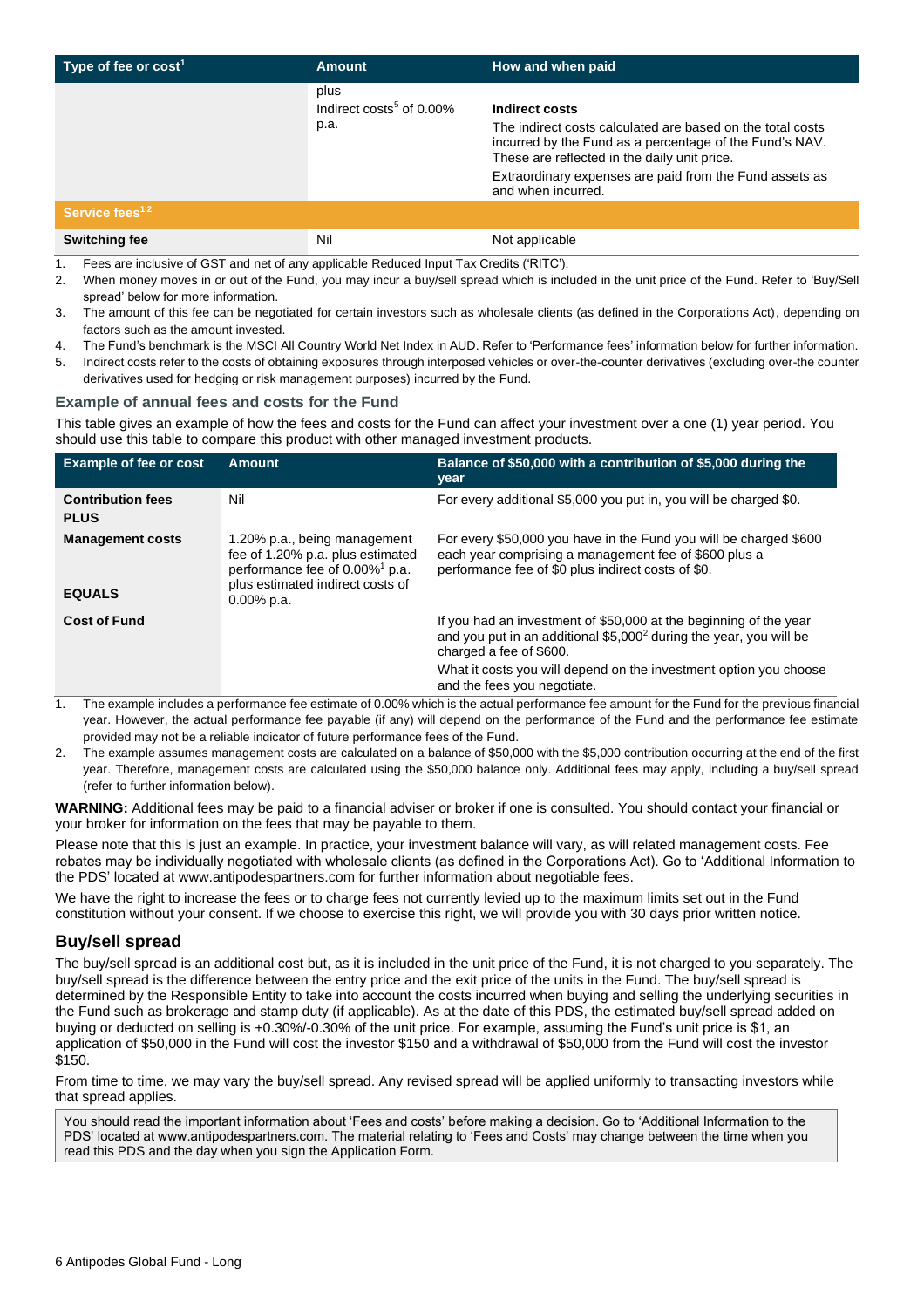# <span id="page-6-0"></span>**Section 7: How managed investments schemes are taxed**

**WARNING:** Investing in a registered managed investment scheme may have tax consequences. You are strongly advised to seek professional tax advice.

The taxation implications of investing in the Fund can be complex and depend on a number of factors, including whether you are a resident or non-resident of Australia for taxation purposes and whether you hold the units on capital account or revenue account.

You should read the important information about 'Taxation' before making a decision. Go to 'Additional Information to the PDS' located at www.antipodespartners.com. The material relating to 'Taxation' may change between the time when you read this PDS and the day when you sign the Application Form.

# <span id="page-6-1"></span>**Section 8: How to apply**

#### **Direct investors**

To apply for units in the Fund directly, please read this PDS together with the Additional Information to the PDS located at www.antipodespartners.com then complete the Application Form.

Direct applications received, verified and accepted by the Citi prior to 12pm (Sydney time) on a Business Day will generally be processed using the unit price for that day. For applications accepted after 12pm (Sydney time) or on a non-Business Day, generally the next Business Day's unit price will apply.

We reserve the right not to accept (wholly or in part) any application for any reason or without reason. No interest is received on application monies, including monies for additional investments, and no interest will be paid to you if for any reason your application can not be accepted.

#### **Indirect investors**

If you are investing through an IDPS or a master trust, enquiries should be made directly to the IDPS operator or the trustee of the master trust.

#### **mFund investors**

You may apply for units in the Fund via your broker through mFund.

## **Cooling-off**

If you are a retail client (as defined in the Corporations Act) investing directly in the Fund, you have a 14-day cooling-off period. If you exercise your cooling-off rights, we will return your money to you and no fees will apply. However, the amount you receive will reflect any movement (either up or down) in the unit price of the Fund which means that there may be tax implications for you. The 14-day cooling-off period commences on the earlier of the end of the fifth Business Day after we issue the units to you or from the date you receive confirmation of your application. A cooling-off period does not apply to the operator of an IDPS or trustee of a master trust, or other wholesale clients (as defined under the Corporations Act), or where units have been issued as a result of an additional investment, switch or distribution reinvestment plan.

## **Complaints**

The Responsible Entity has in place a procedure for handling all complaints. All complaints should be made by contacting us:

#### **Complaints Resolution Officer**

Pinnacle Fund Services Limited PO Box R1313 Royal Exchange NSW 1225 Email: complaints@pinnacleinvestment.com Telephone: 1300 010 311

All complaints received will be acknowledged in writing. The Responsible Entity will act in good faith to ensure your complaint is investigated and resolved. If your issue has not been satisfactorily resolved within 45 days, you can lodge a complaint with the Australian Financial Complaints Authority ('AFCA'). They will be able to advise whether they can assist you in this matter. If you are contacting AFCA please quote the Responsible Entity's membership number (10252).

The contact details for AFCA are:

#### **Australian Financial Complaints Authority**

GPO Box 3 Melbourne VIC 3001 Email: info@afca.org.au Telephone: 1800 931 678 (free call) Website: www.afca.org.au

The Australian Financial Complaints Authority is a fair and independent body whose decisions are binding on the Responsible Entity. The dispute resolution process described in this PDS is only available in Australia.

If you are an indirect investor, you may either contact your IDPS operator or us with complaints relating to the Fund. Complaints regarding the operation of your account with the IDPS should be directed to the IDPS operator. If you have first raised a complaint with your IDPS operator and are not happy with how the complaint has been handled, you should raise that with the IDPS operator or the IDPS operator's external dispute resolution service.

# <span id="page-6-2"></span>**Section 9: Other information**

#### **Continuous disclosure documents**

The Responsible Entity will comply with the continuous disclosure requirements for disclosing entities under the Corporations Act where the Fund is a disclosing entity. This means that the Fund will be subject to regular reporting and disclosing obligations and copies of documents the Responsible Entity lodges with ASIC for the Fund may be obtained from or inspected at an ASIC office.